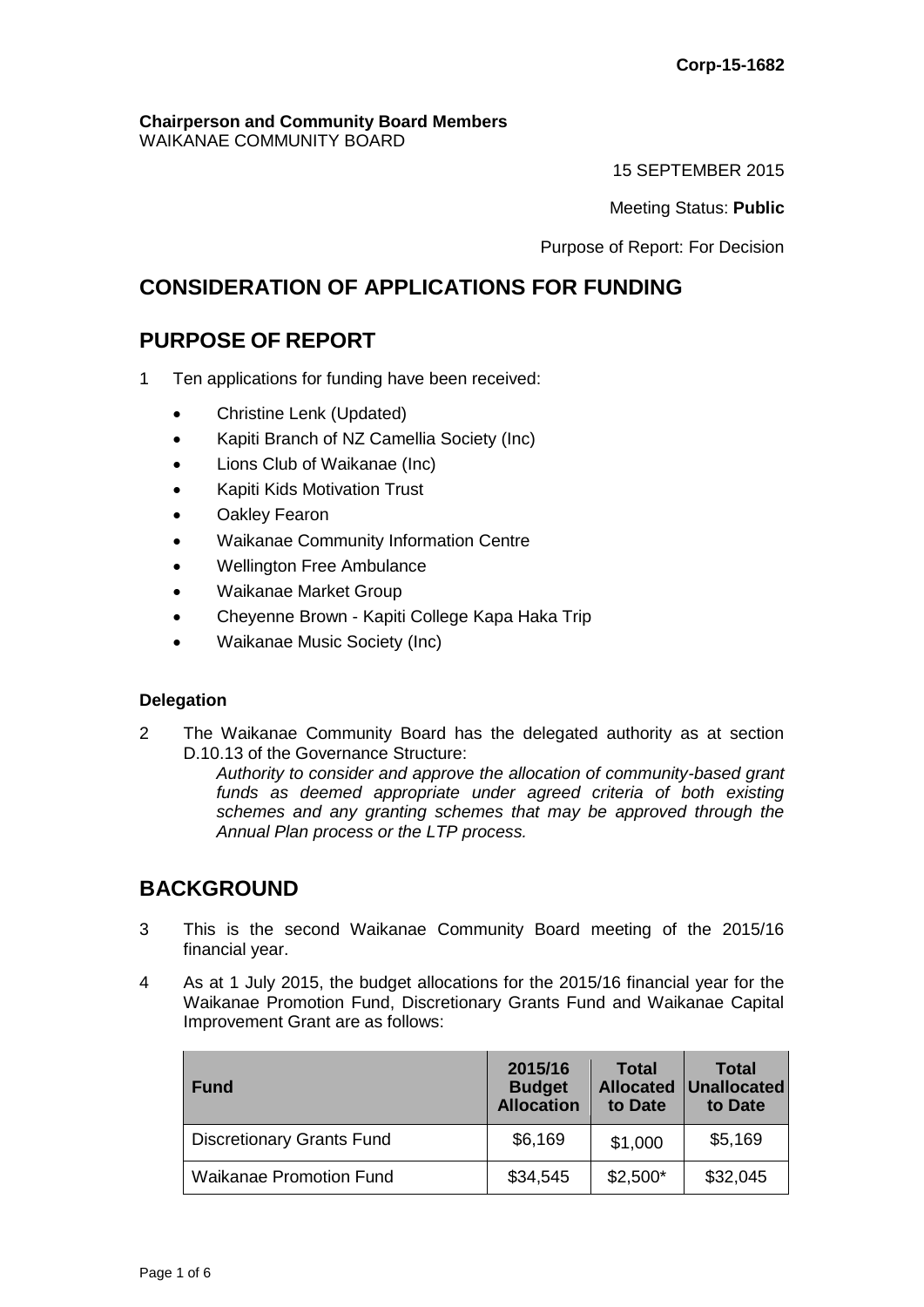| <b>Fund</b>                        | 2015/16<br><b>Budget</b><br><b>Allocation</b> | <b>Total</b><br>to Date | Total<br><b>Allocated Unallocated</b><br>to Date |
|------------------------------------|-----------------------------------------------|-------------------------|--------------------------------------------------|
| Waikanae Capital Improvement Grant | \$34,545                                      |                         | \$34,545                                         |

*\* (\$1,000 grant refund from Keep Waikanae Beautiful, mural)*

5 An amount of approximately \$1.238 million is held in the Waikanae Capital Improvement Fund. The following table shows how that fund has been allocated:

| <b>Amount</b>      | <b>Purpose of Grant</b>                                     |  |  |
|--------------------|-------------------------------------------------------------|--|--|
| \$893,000          | Held in reserve                                             |  |  |
| \$250,000          | Pledged to the Mahara Gallery Trust                         |  |  |
| $$35,000$ (approx) | Allocated to the 2015/16 Waikanae Capital Improvement Grant |  |  |
| \$60,000 (approx)  | Increase in fund from previous year                         |  |  |
| <b>TOTAL</b>       | \$1,238,000                                                 |  |  |

# **CONSIDERATIONS**

## Issues

- 6 Grants are allocated in accordance with the specified criteria (attached).
- 7 All applicants have been advised of the criteria and meeting date by phone or email.

## Christine Lenk

Ms Lenk has applied for a discretionary grant of \$210 to cover hall hire costs to hold exercise/stress management classes for cancer patients in the Kāpiti area. The details in the application have been updated following Board Members' requests at the last meeting.

*The application above can be considered under the criteria 'the remission of hall rental for "worthy causes" in line with Council policy that all remissions of hall rentals be accounted for by being funded from approved grants budgets'.*

## Kapiti Branch of NZ Camellia Society (Inc)

Ritchie Webster, on behalf of Kapiti Branch of NZ Camellia Society has applied for a grant of \$597.80 from the promotion fund to cover the cost of hall hire for their 2015 Camellia Show that was held from 21-22 August 2015.

*The applications above can be considered under the criteria 'promotions within the Waikanae Ward' and "Events based" activities.*

## Lions Club of Waikanae (Inc)

10 Kevin Woodley, on behalf of the Lions Club of Waikanae has applied for a grant of \$3,500 from the promotion fund to help with costs associated with holding their 2016 Super Garden Trail on 30/31 January 2016.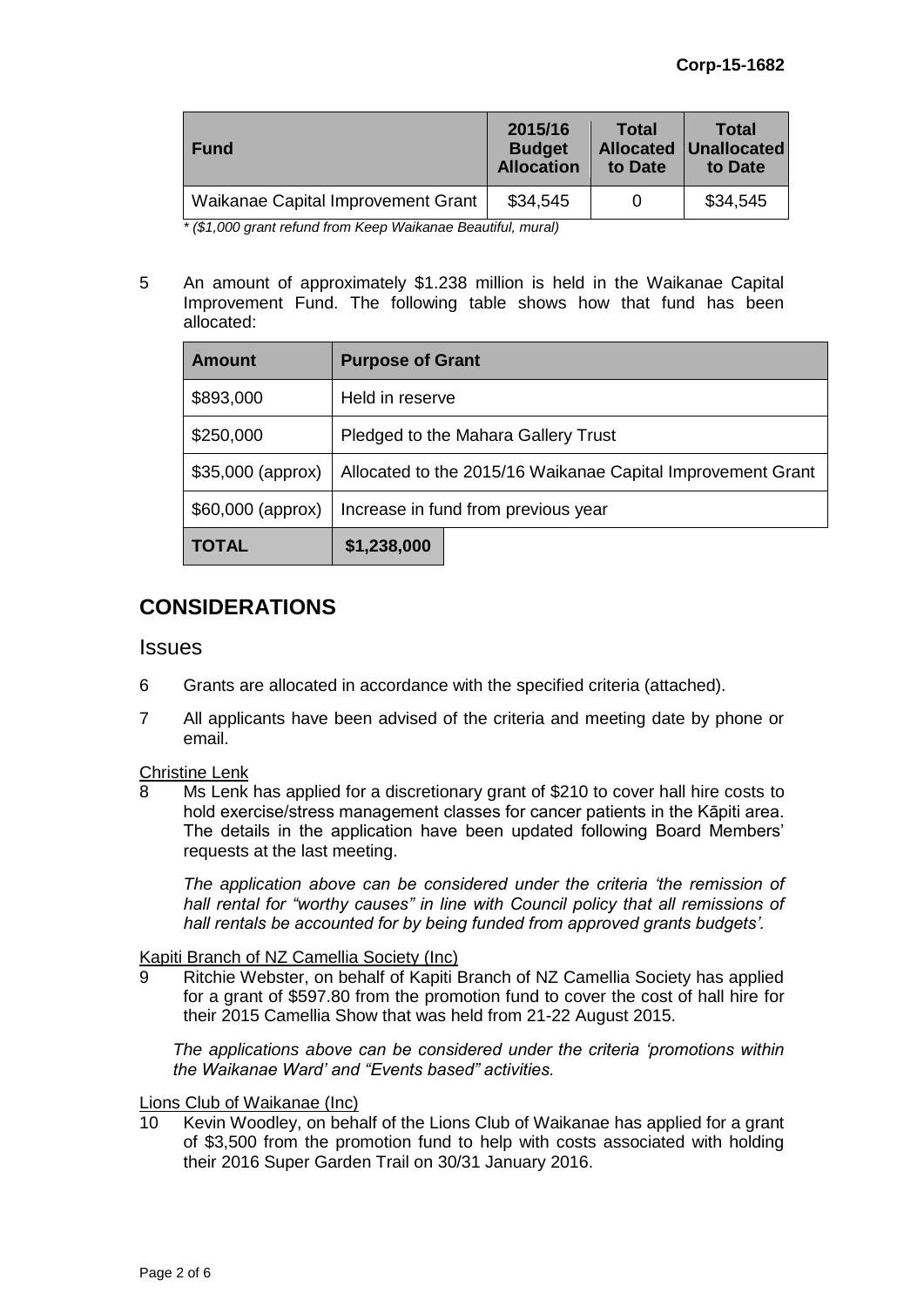*The application above can be considered under the criteria 'promotions within the Waikanae Ward' and "Events based" activities.*

# **Kapiti Kids Motivation Trust**<br>11 Roger Booth, on beh

Roger Booth, on behalf of the Kapiti Kids Motivation Trust has applied for a discretionary grant of \$500 to help with costs to run their programme of visits by sporting and arts identities into the district to encourage, inspire and motivate Kapiti Coast children and to give them new experiences.

*The application above can be considered under the criteria "Community, cultural or sports purposes."*

#### **Oakley Fearon**

12 Chris and Kerry Fearon on behalf Oakley Fearon has applied for a discretionary grant of \$500.00 to assist with costs associated with Oakley's participation in the Wellington Inter-Regional Cross Country team. This includes costs of transport and uniform.

*The application above can be considered under the criteria "Community, cultural or sports purposes."*

#### Waikanae Community Information Centre

13 Wendy Bennett, on behalf of Waikanae Community Information Centre has applied for a grant of \$1,000 from the Promotion Fund to cover the updating of a brochure promoting Waikanae.

*The application above can be considered under the criteria attracting visitors to the area and promoting Waikanae as a visitor destination.*

#### Wellington Free Ambulance

14 Roy Opie on behalf of Wellington Free Ambulance has applied for a discretionary grant of \$500.00 to assist with cost of a sign to show the amount that has been raised towards an upgrade to an existing building. This will include signage, the cost of material and a resource consent.

*The application above can be considered under the criteria to partially or fully offset the cost of any Council permit, licence or resource consent fees for a non-profit making group.*

#### Waikanae Market Group

15 Gordon Cameron on behalf of the Waikanae Market Group has applied for a grant of \$800.00 from the Promotion Fund to assist with costs towards promotion of the 2015 Waikanae Labour Weekend Market. Funding will ensure a professional level of event promotion of this regular local event, and give the organisers the confidence to book advertising in local newspapers and radio before the event.

*The application above can be considered under the criteria "events based activity" and attracting visitors to the area.*

#### Cheyenne Brown - Kapiti College Kapa Haka Trip

16 Cheyenne Brown has applied for a discretionary grant of \$500.00 to attend as a member of the Kapiti College Kapa Haka trip to attend the Choral Festival Kathaumixw 2016 in Canada.

*The application above can be considered under the criteria Community, cultural or sports purposes, including travel both within New Zealand and overseas.*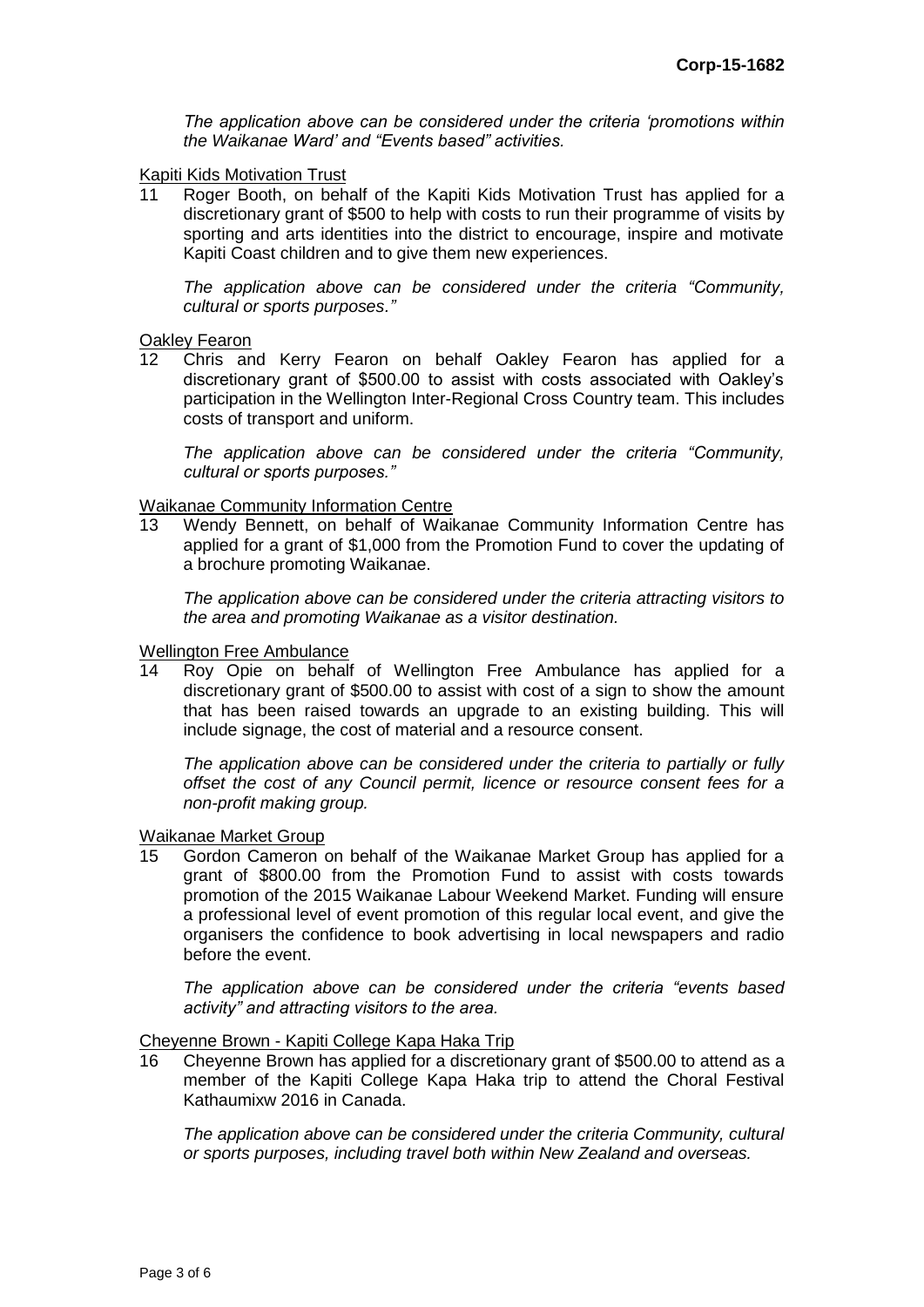# Waikanae Music Society (Inc)<br>17 Wendy van Delden on b

17 Wendy van Delden on behalf of the Waikanae Music Society (Inc) has applied for a grant of \$1400.00 from the Promotion Fund to assist with costs of printing the Society's 2016 brochure.

*The application above can be considered under the criteria promotions within the Waikanae Ward and "events based activity" and attracting visitors to the area.*

## Financial Considerations

18 Total grants of \$9,507.80 have been presented for the Board's consideration and approval. Approval of these grants is within each funds budget for 2015/2016.

| Fund                              | <b>Total</b><br><b>Unallocated</b><br>to Date | <b>Total Grants</b><br><b>Requested</b> |
|-----------------------------------|-----------------------------------------------|-----------------------------------------|
| <b>Discretionary Grants Fund</b>  | \$5,169                                       | \$2,210                                 |
| <b>Waikanae Promotion Fund</b>    | \$32,045                                      | \$7,297.80                              |
| Waikanae Capital Improvement Fund | \$34,545                                      | $\Omega$                                |

#### *Historical Grants*

19 Attached to this report as appendices are tables showing all grants made in the 2014/15 and 2013/14 financial years.

# **SIGNIFICANCE OF ENGAGEMENT**

20 This matter has a low level of significance under the Council Policy.

## **RECOMMENDATIONS**

- 21 The Waikanae Community Board grants Christine Lenk a grant of \$........ from the discretionary fund to cover the cost of hall hire to hold exercise/stress management classes for cancer patients in the Kāpiti area.
- 22 The Waikanae Community Board grants the Kapiti Branch of NZ Camellia Society a grant of \$............... from the promotion fund to cover the cost of hall hire to hold their 2015 Camellia Show from 21-22 August 2015.
- 23 The Waikanae Community Board grants the Lions Club of Waikanae a grant of \$........... from the promotion fund to help with costs associated with holding their 2016 Super Garden Trail on 30/31 January 2016.
- 24 The Waikanae Community Board grants the Kapiti Kids Motivation Trust a discretionary grant of \$............... to help with costs to run their programme of visits by sporting and arts identities into the district to encourage, inspire and motivate Kapiti Coast children and to give them new experiences.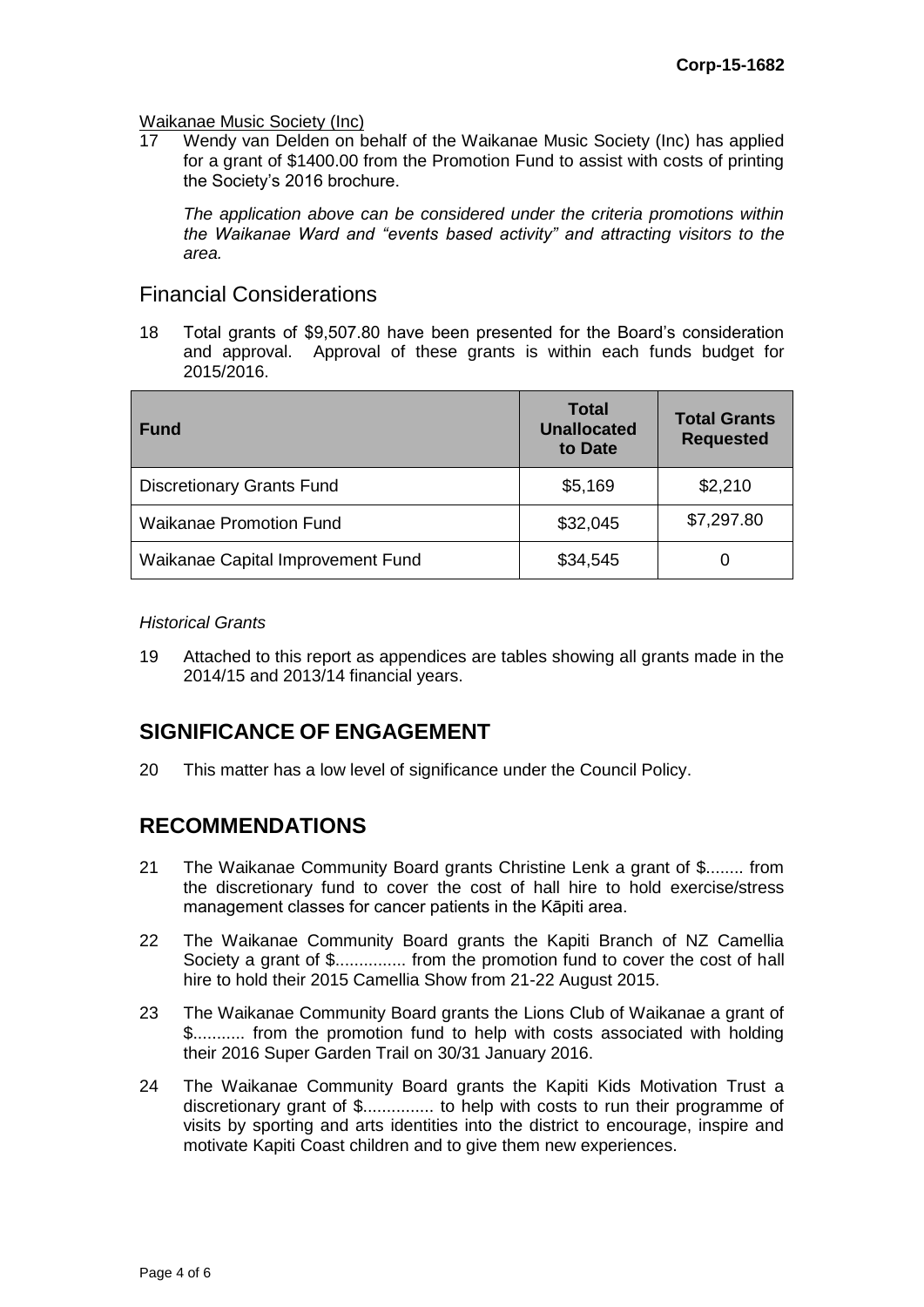- 25 The Waikanae Community Board grants the Oakley Fearon a discretionary grant of \$............... to help with costs associated with Oakley's participation in the Wellington Inter-Regional Cross Country team. This includes costs of transport and uniform.
- 26 The Waikanae Community Board grants the Waikanae Community Information Centre a grant of \$........... from the promotion fund to help with costs associated with updating a brochure promoting Waikanae.
- 27 The Waikanae Community Board grants the Wellington Free Ambulance a discretionary grant of \$............... to help with costs associated with a sign to show the amount that has been raised towards an upgrade to an existing building. This will include signage, the cost of material and a resource consent.
- 28 The Waikanae Community Board grants the Waikanae Market Group a grant of \$........... from the promotion fund to help with costs associated with promotion of the 2015 Waikanae Labour Weekend Market. Funding will ensure a professional level of event promotion of tis regular local event, and give the organisers the confidence to book advertising in local newspapers and radio before the event.
- 29 The Waikanae Community Board grants the Cheyenne Brown as a member of the Kapiti College Kapa Haka trip a discretionary grant of \$............... to help with costs associated with attending the Choral Festival Kathaumixw 2016 in Canada.
- 30 The Waikanae Community Board grants the Waikanae Music Society (Inc) a grant of \$.......... from the promotion fund assist with costs of printing the Society's 2016 brochure.

## **Report prepared by: Approved for submission by:**

**Jayne Nock Wayne Maxwell Executive Secretary Corporate Services Group Manager Corporate Services**

## **ATTACHMENTS:**

#### **Criteria**

- Discretionary Grants Fund
- Promotion Fund

## **Applications**

- Christine Lenk (Updated)
- Kapiti Branch of NZ Camellia Society (Inc)
- Lions Club of Waikanae (Inc)
- Kapiti Kids Motivation Trust
- Oakley Fearon
- Waikanae Community Information Centre